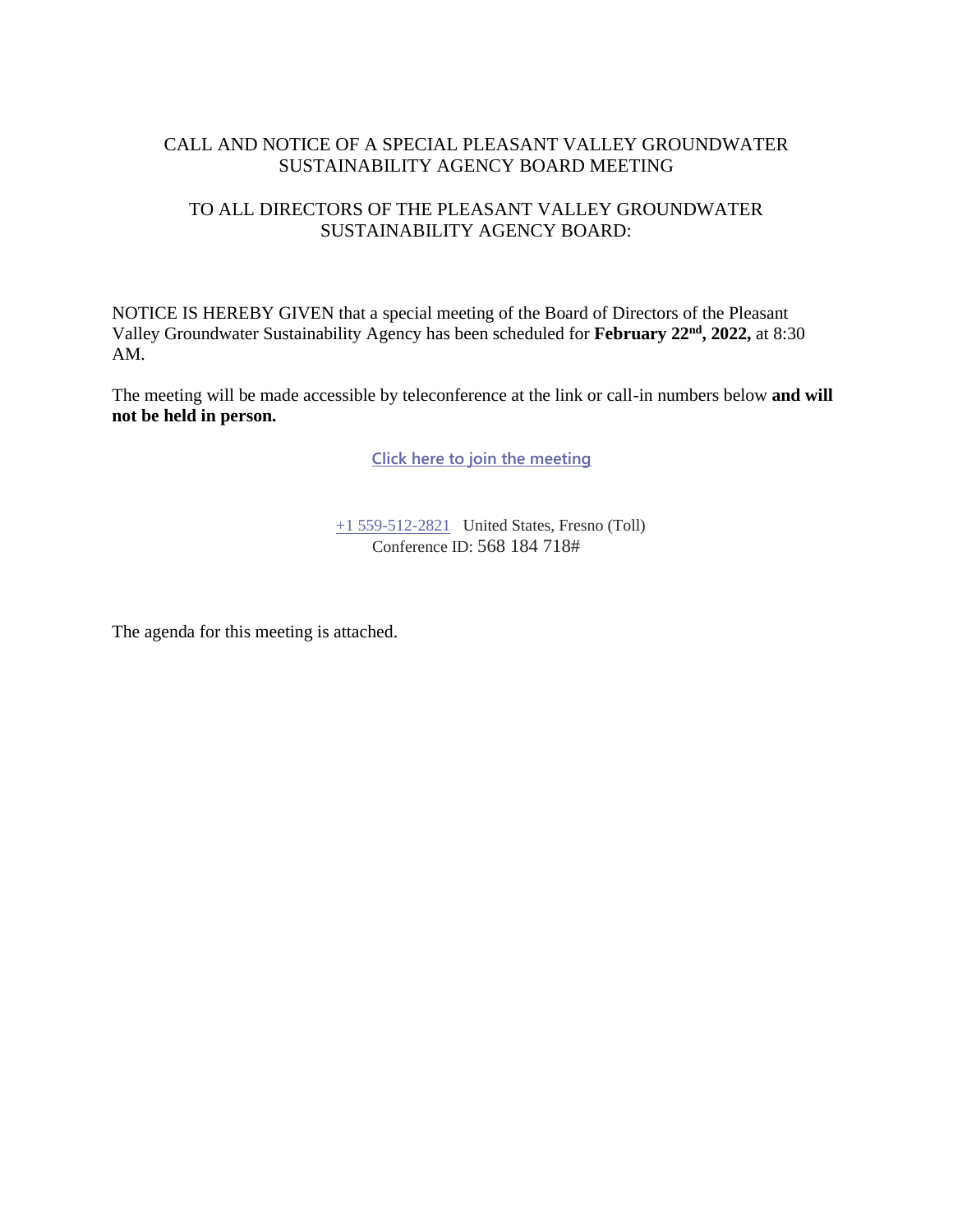

#### AGENDA

#### SPECIAL MEETING OF THE BOARD OF DIRECTORS PLEASANT VALLEY GROUNDWATER SUSTAINABILITY AGENCY

# **And made accessible by teleconference at the link or call-in numbers:**

**[Click here to join the meeting](https://teams.microsoft.com/l/meetup-join/19%3ameeting_YjQ1Y2QxOWMtYWNiMi00NWUzLTliYmEtYTRjMDVlMDQyNTRk%40thread.v2/0?context=%7b%22Tid%22%3a%22a6cf659f-2360-4ff9-9e8d-045f48434ada%22%2c%22Oid%22%3a%22d7c07c21-aea1-4965-a48d-46a35d2818b4%22%7d)**

[+1 559-512-2821](tel:+15595122821,,85232084# ) United States, Fresno (Toll) Conference ID: 568 184 718 #

#### **February 22nd , 2022, at 8:30am**

## **CALL TO ORDER-PVGSA MEETING.**

ROLL CALL. A roll call will be executed to identify a quorum of the PVGSA Board of Directors.

PUBLIC COMMENT. The Board of Directors welcomes participation in Board meetings by the public. The public may address matters under the jurisdiction of the Board that have not been included in the agenda. However, California Law prohibits the Board from acting on any matter that is not on the posted agenda unless the Board of Directors determines that it is an emergency or one of the other situations specified in Government Code section 54954.2. The Chairman may limit the total amount of time allocated for public testimony on issues for each individual speaker. Public Comment is available to anyone on the teleconference or by emailing comments to kdurham@ppeng.com. The comments will be read into the teleconference if received by email.

POTENTIAL CONFLICTS OF INTEREST. Any Board member who has a potential conflict of interest may now identify the item and recuse himself or herself from discussing and voting on the matter. (FPPC § 87105.)

- 1. TELECONFERENCE FINDINGS. Discuss and take action on findings and arrangements needed to utilize alternative teleconference requirements during a state of emergency pursuant to Government Code Section 54953, as amended by Assembly Bill 361. Adopt Resolution.
- 2. CORRESPONDENCE.
	- A. Public comment received from Nature Conservancy, City of Coalinga, County of Fresno, WWD and at the PVGSP Public Hearing.
- 3. CONSENT CALENDAR. The Board will review, discuss, and vote to approve on the following maters.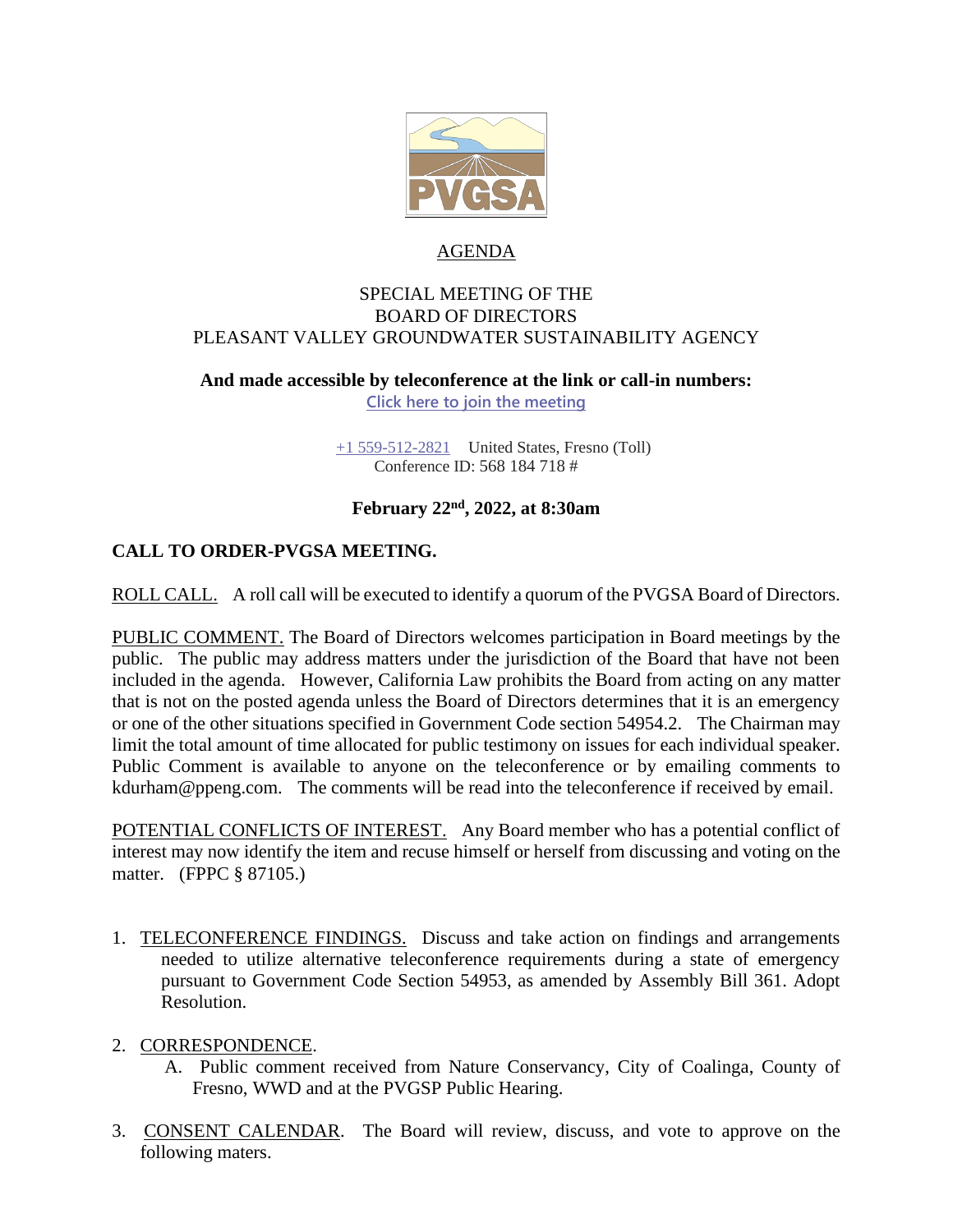

## A. Approval of Minutes. Minutes from the February  $10<sup>th</sup>$  Special Board Meeting.

## 4. CONSENT CALENDAR (continued)

- B. Financial Matters.
	- a. Approve invoices from December  $15<sup>th</sup>$ , 2021, thru February  $16<sup>th</sup>$ , 2022. This mater was reviewed and previously approved at the February 16<sup>th</sup>, 2022, Finance and Administration Committee meeting
	- b. Review and approve the July 1 thru December  $31<sup>st</sup>$ , 2021, Budget to Actual and December 31<sup>st</sup>, 2021, Balance Sheet reports. This mater was reviewed and previously approved at the February 16<sup>th</sup>, 2022, Finance and Administration Committee meeting
	- c. Approve proposed January 1, 2022, thru June 30, 2022, GSA budget F&A **Committee**

5. COMMITTEE UPDATES. The Committees (Finance & Administrative and Water Policy) may provide a report and/or a recommendation to the Board on the following matters or matters discussed at Committee meetings, and the Board may take action to approve any recommendations made in connection with such matters.

- A. F & A Committee
	- a. Committee report if applicable
- B. Water Policy Committee
	- a. District well census has been completed
	- b. January standing water well survey has been completed

4. OUTSIDE COUNSIL'S REPORT The Agency's outside Council will report to the Board on the following matters and the Board may take action to approve any recommendations made in connection with such matters:

- A. Extraction Fees & 218 Hearing Process and Procedures (David)
- B. Metering Policy

5. ENGINEER'S REPORT. The Agency's consulting engineer or Hydrogeologist will provide a report on the following matters and the Board may take action to approve any recommendations made in connection with such matters:

- A. PVGSP Brief submittal status update & timeline
	- **a.** PVGSP Annual Report timeline

6. HYDROGEOLOGIST'S REPORT. The Agency's consulting engineer or Hydrogeologist will provide a report on the following matters and the Board may take action to approve any recommendations made in connection with such matters: